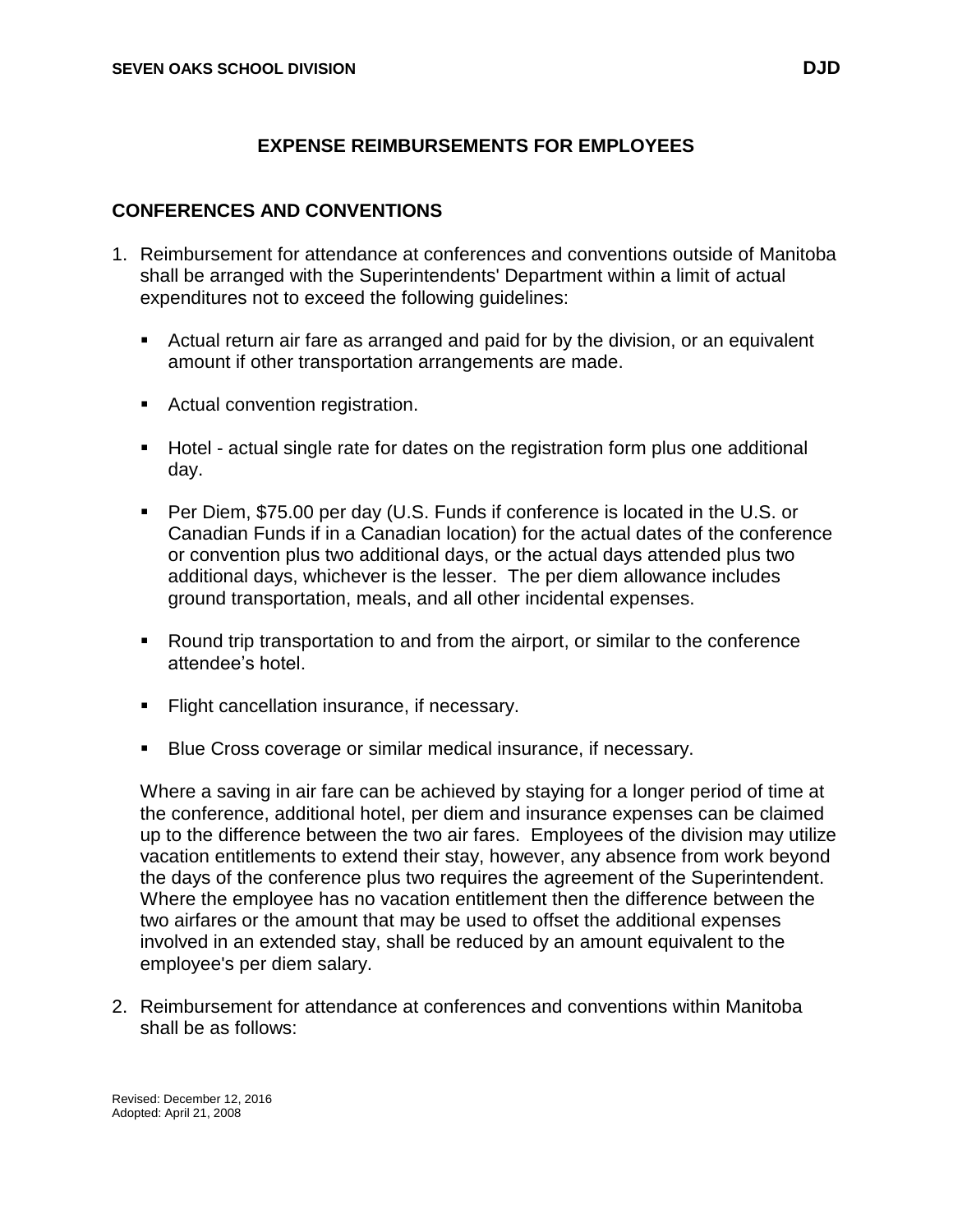- **Actual convention registration.**
- Hotel actual single rate for dates on the registration form, if conference is 50 km. or further from the Board Office, and if not included in conference registration fee.
- Actual cost of meals to a limit of:

| <b>Breakfast</b> | \$10.00 |
|------------------|---------|
| Lunch            | \$20.00 |
| Dinner           | \$30.00 |

- **Parking fees upon presentation of receipts.**
- 3. Car Transportation

If an employee uses his/her own car, reimbursement shall be at the mileage rate as set by the Board.

4. Should an organization other than the Seven Oaks School Division subsidize the attendance of any person covered by this policy, at a conference or convention, the total expense reimbursement received under this policy shall be reduced by the amount of the subsidy received.

# **COURSE PAYMENTS**

## **Secretary-Treasurer's Department**

Subject to a written agreement and the prior approval of the Superintendent or his designate the Board shall, upon successful completion, pay full or partial costs of tuition for an employee in the Secretary-Treasurer's Department taking courses in recognized programs such as Certified Management Accountant (C.M.A.), Certified General Accountant (C.G.A.), and Canadian Payroll Association (C.P.A.).

## **Technology Department**

Subject to a written agreement and the prior approval of the Superintendent or his designate the Board shall, upon successful completion, pay full or partial costs of tuition for an employee in the Technology Department taking courses in recognized programs such as Cisco Certification, Microsoft Certification or other courses mutually agreed upon with the Superintendent or his designate.

It is understood that should an employee who has received remuneration or course